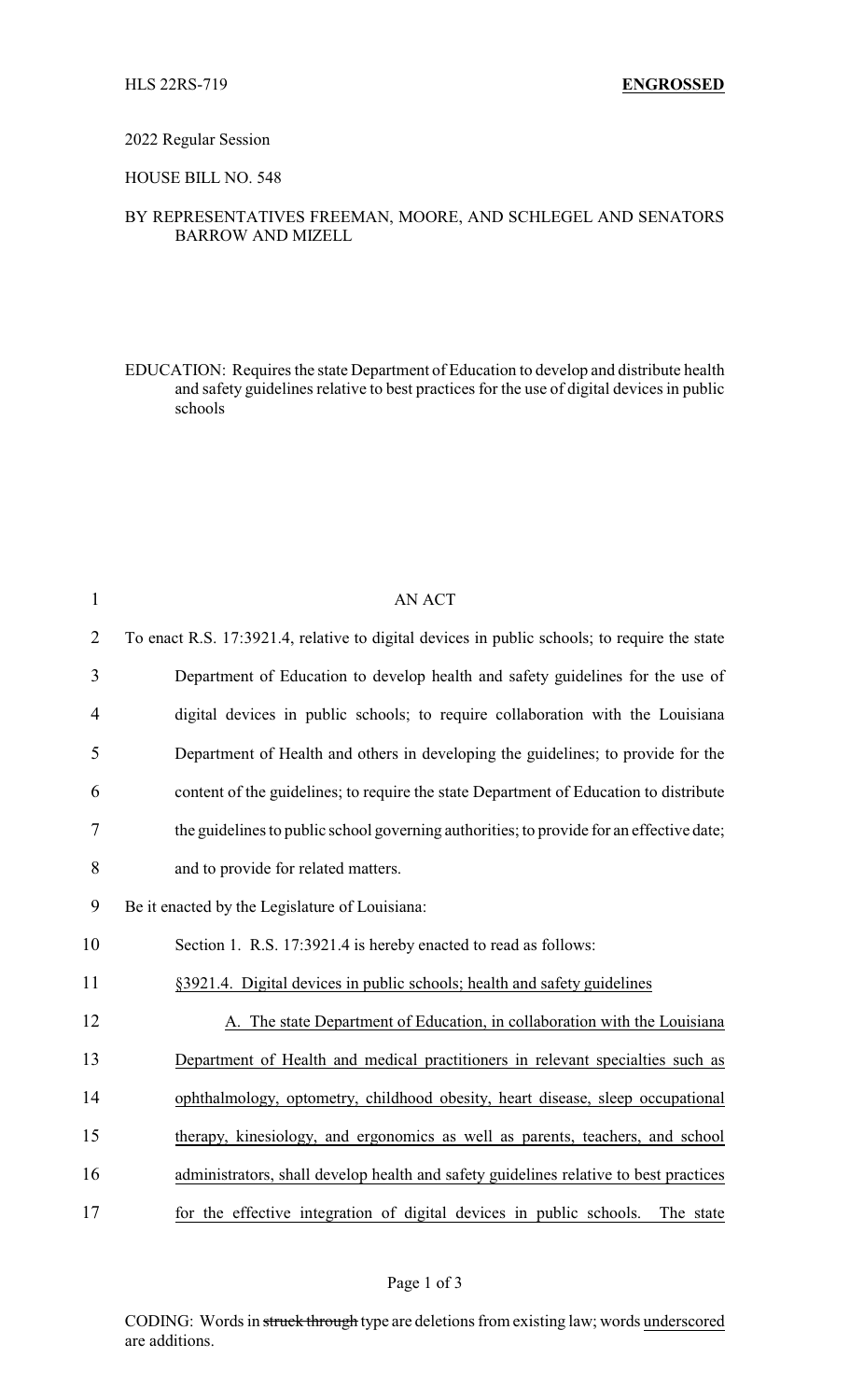| $\mathbf{1}$   | Department of Education shall distribute the guidelines to public school governing            |
|----------------|-----------------------------------------------------------------------------------------------|
| $\overline{2}$ | authorities for implementation.                                                               |
| 3              | B. The guidelines shall be based on peer-reviewed, independently funded                       |
| 4              | studies and shall address, at a minimum, digital device use for different age ranges          |
| 5              | and developmental levels, the amount of time spent on school-issued digital devices           |
| 6              | in the classroom and at home, appropriate break frequency from the use of digital             |
| 7              | devices, the physical positioning of digital devices in the classroom, the use of digital     |
| 8              | devices for homework, and the training of teachers relative to these issues.                  |
| 9              | C. The department shall review the guidelines at least once annually and                      |
| 10             | revise them based on updated medical information, as needed. The department shall             |
| 11             | distribute revised guidelines to each public school governing authority.                      |
| 12             | Section 2. The state Department of Health shall distribute guidelines to public school        |
| 13             | governing authorities pursuant to R.S. 17:3291.4(A) as enacted by this Act not later than     |
| 14             | January 1, 2023.                                                                              |
| 15             | Section 3. This Act shall become effective upon signature by the governor or, if not          |
| 16             | signed by the governor, upon expiration of the time for bills to become law without signature |
| 17             | by the governor, as provided by Article III, Section 18 of the Constitution of Louisiana. If  |
| 18             | vetoed by the governor and subsequently approved by the legislature, this Act shall become    |

19 effective on the day following such approval.

# DIGEST

The digest printed below was prepared by House Legislative Services. It constitutes no part of the legislative instrument. The keyword, one-liner, abstract, and digest do not constitute part of the law or proof or indicia of legislative intent. [R.S. 1:13(B) and 24:177(E)]

| HB 548 Engrossed | 2022 Regular Session | Freeman |
|------------------|----------------------|---------|
|                  |                      |         |

**Abstract:** Provides for health and safety guidelines relative to the use of digital devices in public schools.

Proposed law requires the state Dept. of Education (DOE), in collaboration with the La. Dept. of Health and medical practitioners in certain fields, to develop health and safety guidelines relative to best practices for the effective integration of digital devices in public schools. Requires DOE to distribute the guidelines to public school governing authorities for implementation. Further requires DOE to annually review the guidelines.